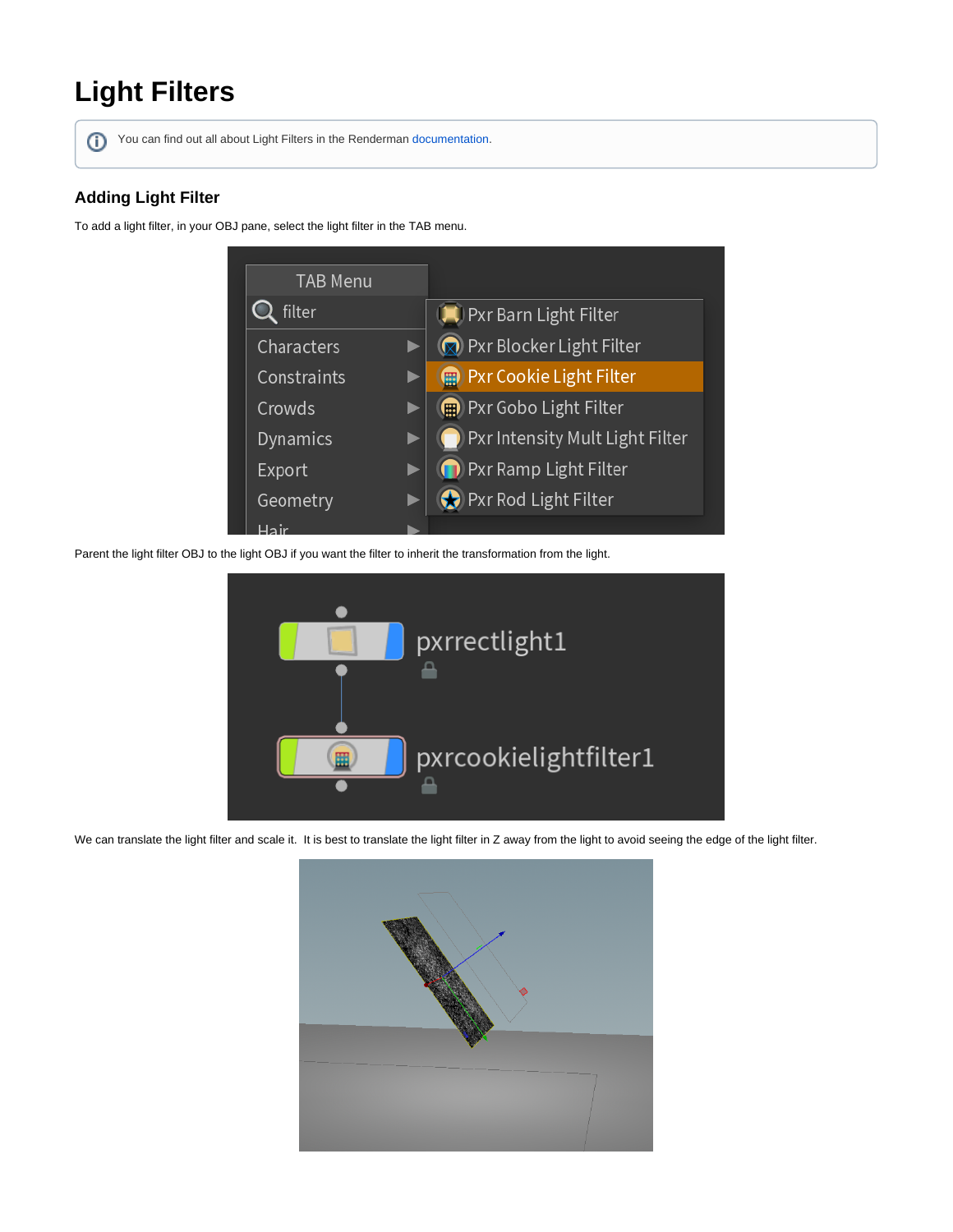## **Set Light Filter**

Drag your light filter VOP to the Light Filter parameter of your light.





## **Using Multiple Light Filters**

A light can have more than one light filter.

For multiple light filters, in your RIS Network, create a PxrCombinerLightFilter VOP.

In the combiner, hit the + icon to dynamically create a light filter. Use the x icon to remove it. This combiner groups all the light filters under specific combining operators. That is, all the light filters under "Mult" will be multiplying by each others while "Max" will take the maximum of the light filters in the max group.